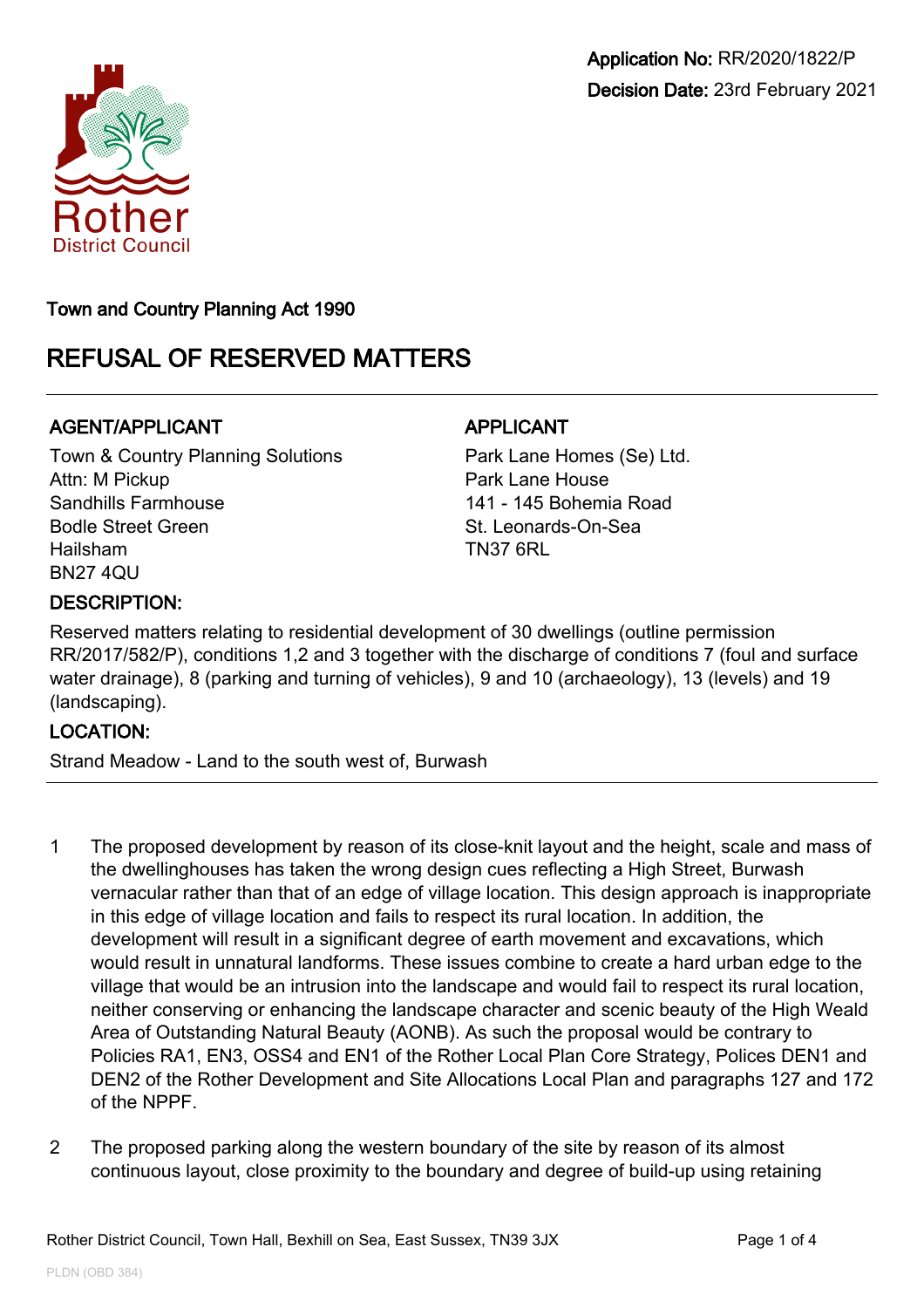structures in order to achieve adequate levels, would result in a poor street scene, unnatural landforms and would create a visually poor edge to the development. This would not conserve or enhance the surrounding landscape character and scenic beauty of the High Weald AONB. As such the proposal conflicts with Policies RA1, EN3, OSS4 and EN1 of the Rother Local Plan Core Strategy, Polices DEN1 and DEN2 of the Rother Development and Site Allocations Local Plan and paragraphs 127 and 172 of the NPPF.

NATIONAL PLANNING POLICY FRAMEWORK:

In accordance with the requirements of the National Planning Policy Framework (paragraph 38) and with the Town and Country Planning (Development Management Procedure) (England) Order 2015, the Local Planning Authority has acted positively and proactively in determining this application by identifying matters of concern with the proposal and determining the application within a timely manner, clearly setting out the reason(s) for refusal, thereby allowing the Applicant the opportunity to consider the harm caused and whether or not it can be remedied as part of a revised scheme.

#### **NOTE**

This refusal relates to the following submitted plans and documents:

```
DR A 0020 P02, dated Jan 2020, site location plan
DR A 0022 P11, dated Jan 2020 - roof plan/layout
DR A 0023 P10, dated Jan 2020, proposed site plan 1 of 4
DR A 0024 P10, dated Jan 2020, proposed site plan 2 of 4
DR A 0025 P09, dated Jan 2020, proposed site plan 3 of 4
DR A 0026 P09, dated Jan 2020, proposed site plan 4 of 4
DR A 0027 P07, dated Jan 2020, plots 1-4
DR A 0028 P06, dated Jan 2020, plots 5-6
DR A 0029 P06, dated Jan 2020, plots 7-8
DR A 0030 P07, dated Jan 2020, plots 9-10
DR A 0031 P06, dated Jan 2020, plots 11-12
DR A 0032 P07, dated Jan 2020, plots 13-14
DR A 0033 P07, dated Jan 2020, plots 15-16
DR A 0034 P06, dated Jan 2020, plots 17-18
DR A 0035 P06, dated Jan 2020, plots 19-20
DR A 0036 P06, dated Jan 2020, plots 21-25
DR A 0037 P06, dated Jan 2020, plots 21-25
DR A 0038 P06, dated Jan 2020, plots 26-27
DR A 0039 P06, dated Jan 2020, plots 28-29
DR A 0040 P06, dated Jan 2020, plot 30
DR A 0042 P04, dated May 2020, street scenes
DR A 0043 P03, dated Jul 2020, site sections
PLG/1640/20 B, dated Aug 2020, landscape proposals (excluding the use of cotoneaster)
```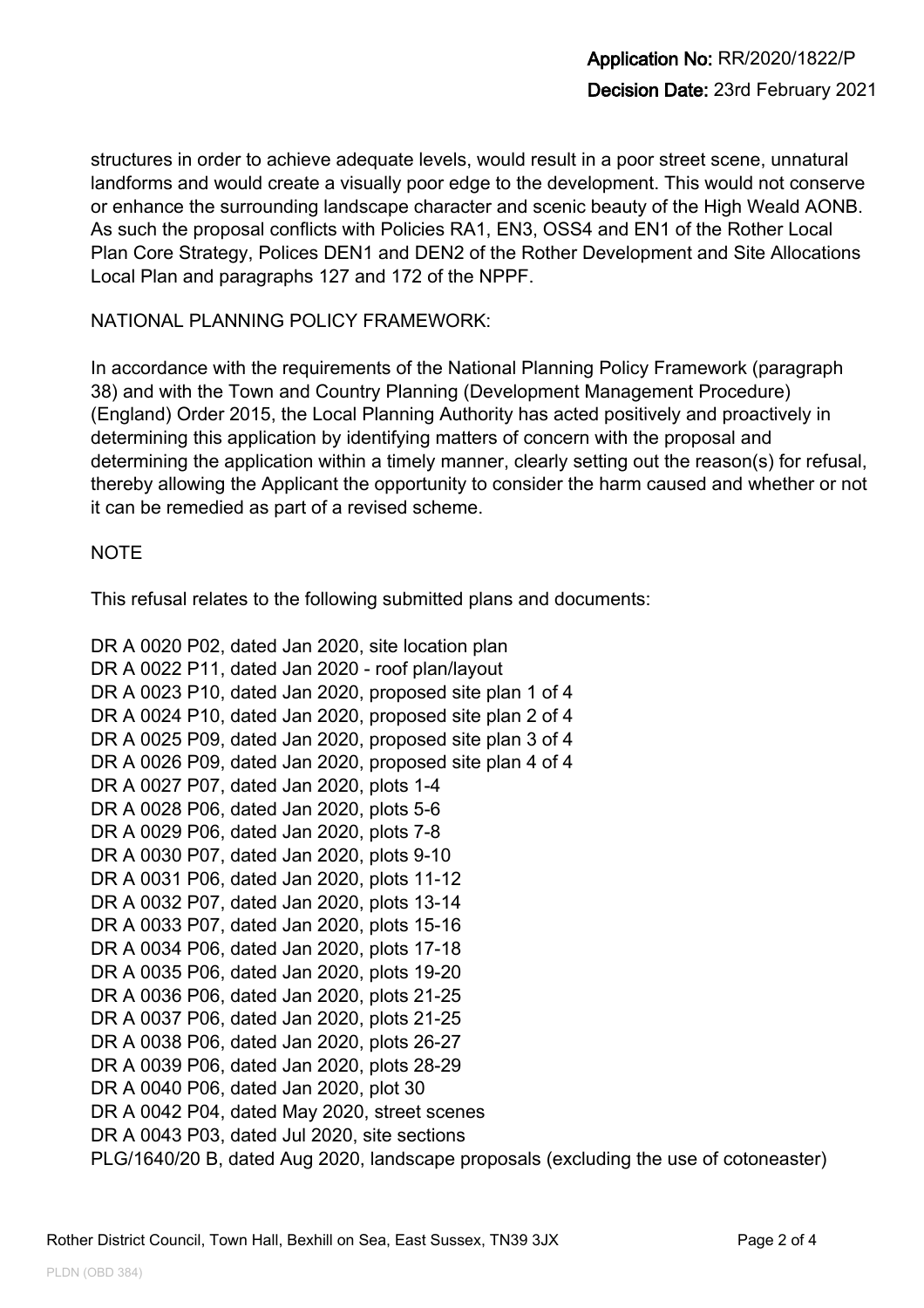PLG/1641/20 B, dated Aug 2020, landscape proposals (excluding the use of cotoneaster) DR-D-0250-S4-P01, dated Sept 2020, Common Parts Maintenance 2018/4357/002D, dated 24/08/20, swept path analysis

Arboricultural Assessment Report by The Ash Partnership (September 2020)

Ecological Appraisal Update by The Ash Partnership (September 2020)

Written Scheme of Investigation for an Archaeological Evaluation by Chris Butler Archaeological Services Ltd (February 2018).

An Archaeological Evaluation Excavation by Chris Butler Archaeological Services Ltd (August 2018).

Hick Ling

Head of Service - Strategy & Planning

Application No: RR/2020/1822/P Decision Date: 23rd February 2021